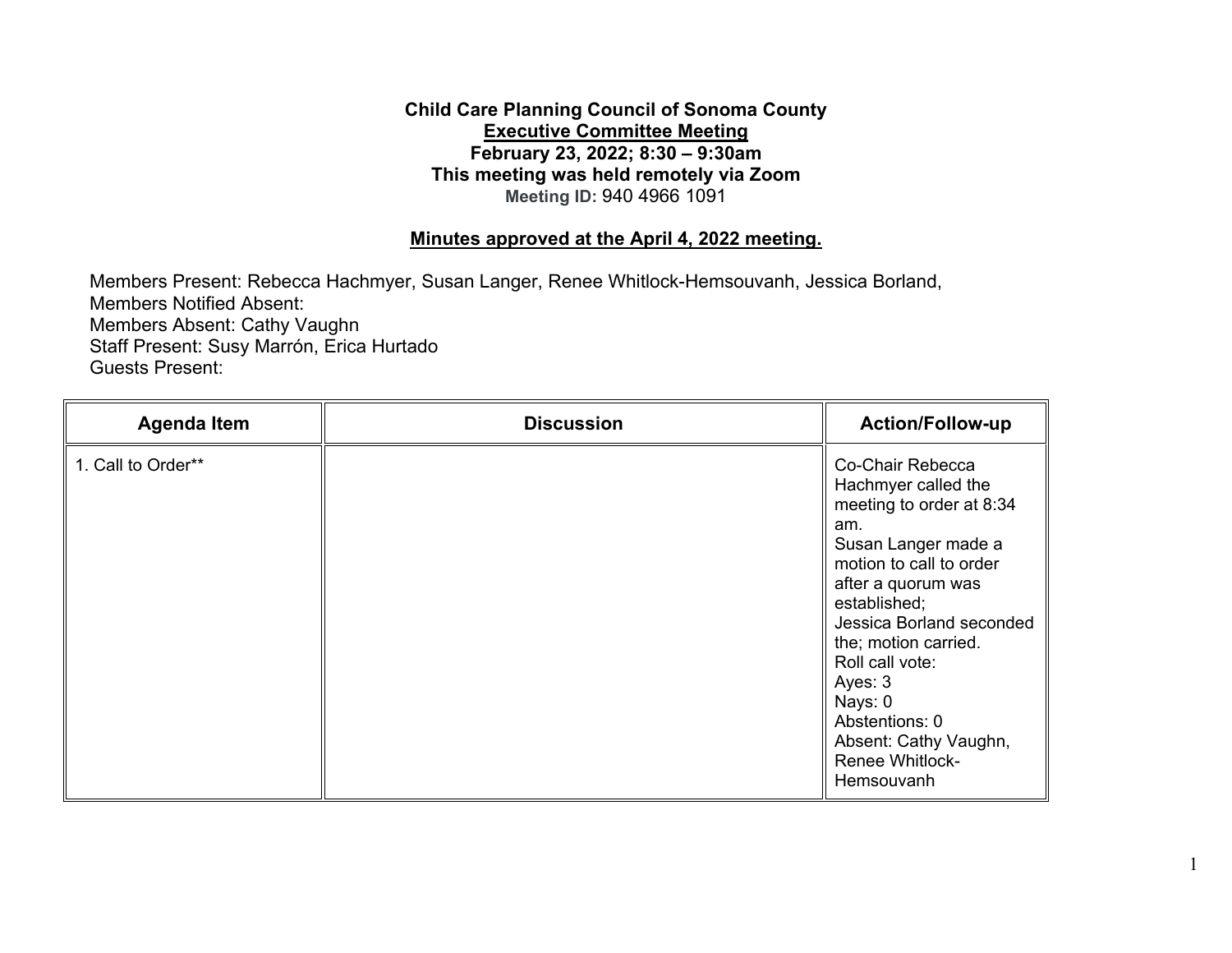| <b>Agenda Item</b>                                            | <b>Discussion</b> | <b>Action/Follow-up</b>                                                                                                                                                    |
|---------------------------------------------------------------|-------------------|----------------------------------------------------------------------------------------------------------------------------------------------------------------------------|
| 2. Approval of Agenda**                                       |                   | Jessica Borland made a<br>motion to approve the<br>agenda.                                                                                                                 |
|                                                               |                   | Susan Langer seconded<br>the motion. Motion carried.                                                                                                                       |
|                                                               |                   | Roll call vote:<br>Ayes: 3<br>Nays: 0<br>Abstentions: 0<br>Absent: Cathy Vaughn,<br>Renee Whitlock-<br>Hemsouvanh (briefly<br>dropped from the call and<br>could not vote) |
| 3. January 26, 2022, Executive<br>Committee meeting minutes** |                   | Jessica Borland motioned<br>to approve the minutes.                                                                                                                        |
|                                                               |                   | Rebecca Hachmyer<br>seconded the motion.<br>Motion carried.                                                                                                                |
|                                                               |                   | Roll call vote:<br>Ayes: 3<br>Nays: 0<br>Abstentions: 0<br>Absent: Cathy Vaughn,<br>Renee Whitlock-<br>Hemsouvanh (briefly<br>dropped from the call and<br>could not vote) |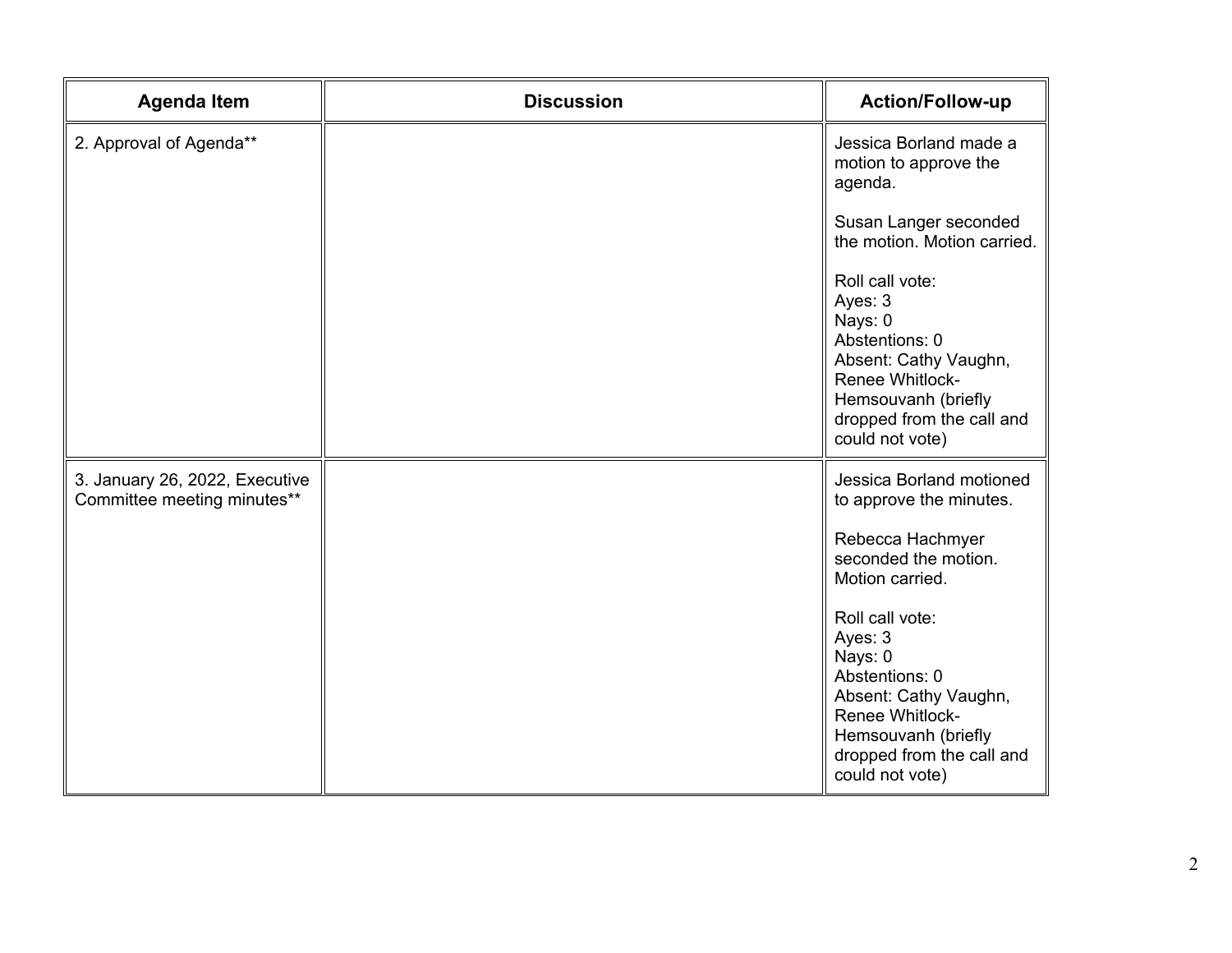| <b>Agenda Item</b>                           | <b>Discussion</b>                                                                                                                                                                                                                                                                                                                                                                                                                                                                                                                                                                                                                                                                                                                                                                                                                                                                                                                                                                                                                                                                                                             | <b>Action/Follow-up</b>                                                                                                                                                                     |
|----------------------------------------------|-------------------------------------------------------------------------------------------------------------------------------------------------------------------------------------------------------------------------------------------------------------------------------------------------------------------------------------------------------------------------------------------------------------------------------------------------------------------------------------------------------------------------------------------------------------------------------------------------------------------------------------------------------------------------------------------------------------------------------------------------------------------------------------------------------------------------------------------------------------------------------------------------------------------------------------------------------------------------------------------------------------------------------------------------------------------------------------------------------------------------------|---------------------------------------------------------------------------------------------------------------------------------------------------------------------------------------------|
| 4. Public Comment on Non-<br>Agendized Items |                                                                                                                                                                                                                                                                                                                                                                                                                                                                                                                                                                                                                                                                                                                                                                                                                                                                                                                                                                                                                                                                                                                               | No Public Comment.                                                                                                                                                                          |
| 5. Previous Council Meeting<br>Feedback      | Mostly positive feedback was reported, although there was a<br>comment that waiting for Public Comment was difficult. Could<br>not find any solution.<br>Susy reported liking to bring back new member spotlight.<br>Rebecca asked if we are concerned about such a low amount<br>of responses for feedback comments. Susy shared it could be<br>due to schedules and members feeling overwhelmed coming<br>back from vacation.<br>Jessica shared that it is an interesting and informative<br>presentation, but maybe there is more focus on Pandemic<br>effects. The long-term impact of COVID.<br>Susan shared in interacting with families, finding parents are on<br>edge. Having self-care or such a brief presentation for self-care<br>was suggested.<br>Susan asked if in-person meetings would be a possibility.<br>Susy answered that our March meeting will be too close to<br>prepare for in person, but can consider in-person in April<br>Rebecca suggested sharing feedback links right after hot topic<br>to give the attendees ample time. If you stay virtual, maybe<br>debrief in smaller breakout rooms. |                                                                                                                                                                                             |
| 6. 2021/2022 Budget<br>Revision**            | Susy shared the 2021-2022 initial budget with a proposed<br>budget revision/changes.<br>Jessica asked about funding for LPCs to look over transcripts<br>for child care workers.<br>Susy answered that we had done work with transcripts that are<br>not compensated by this funding, but CCPC is working with<br>COE to know where the money is going wanting it to go<br>more to the child care field.<br>Susan asked if community members began meeting for UPK<br>collaborative?                                                                                                                                                                                                                                                                                                                                                                                                                                                                                                                                                                                                                                          | Renee Whitlock reentered<br>the meeting.<br>Jessica made a motion to<br>take the proposed Budget<br>Revision to the Council.<br>Susan seconded the<br>motion.<br>Roll call vote:<br>Ayes: 3 |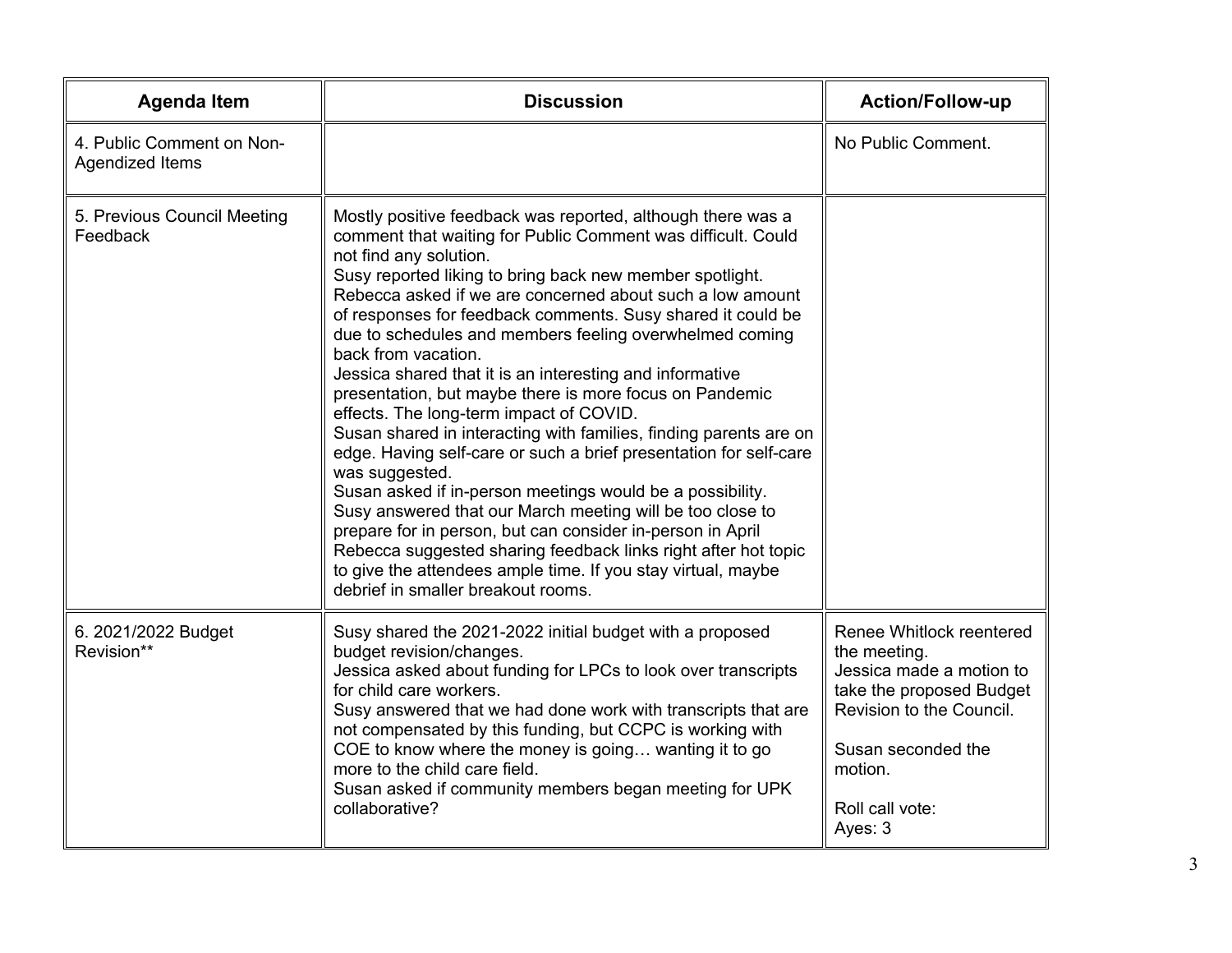| <b>Agenda Item</b>                          | <b>Discussion</b>                                                                                                                                                                                                                                                                                                                                                                                                                                                                                                                                                                                                                                                                                                                                                                                                                                            | <b>Action/Follow-up</b>                                                                              |
|---------------------------------------------|--------------------------------------------------------------------------------------------------------------------------------------------------------------------------------------------------------------------------------------------------------------------------------------------------------------------------------------------------------------------------------------------------------------------------------------------------------------------------------------------------------------------------------------------------------------------------------------------------------------------------------------------------------------------------------------------------------------------------------------------------------------------------------------------------------------------------------------------------------------|------------------------------------------------------------------------------------------------------|
|                                             | Susy and Jessica answered not yet. Susy shared that she has<br>been working with Brulene Zanutto to help organize. There is<br>overwhelming interest in being part of this collaborative.<br>Rebecca and Susan expressed interest in being involved.                                                                                                                                                                                                                                                                                                                                                                                                                                                                                                                                                                                                         | Nays: 0<br>Abstentions: 0<br>Absent: Rebecca, Cathy                                                  |
|                                             | Jessica shared that it was her understanding that SCOE could<br>not support permit credential support for district teachers. Susy<br>will follow up with the Hunter in credentials.                                                                                                                                                                                                                                                                                                                                                                                                                                                                                                                                                                                                                                                                          |                                                                                                      |
|                                             | Susan suggested creating a spreadsheet to document LPC<br>mandates and what LPC can take on or cannot.                                                                                                                                                                                                                                                                                                                                                                                                                                                                                                                                                                                                                                                                                                                                                       |                                                                                                      |
|                                             | Susy clarified that the red on the budget spreadsheet indicates<br>the changes from the approved budget. Susy shared that she<br>plans to display the budget narrative during the Council<br>meeting. "NA" on the summaries means there are no revisions<br>for this fiscal year. Susy shared that the Finance Committee<br>recommended approving the proposed budget revision. We are<br>now looking for a recommendation from the Executive<br>Committee before presenting it to the full Council.                                                                                                                                                                                                                                                                                                                                                         |                                                                                                      |
| 7. Planning for the next Council<br>meeting | Susy shared she has reached out to the Sonoma County<br>Equity in Education Initiative leaders to confirm participation in<br>the March Council meeting. She is requesting for someone to<br>come in March for the Hot Topic. Unfortunately, she has not<br>been able to secure a presenter; there has been no<br>confirmation.<br>Another option proposed was to reach out to Behavior Health<br>for a presentation or allow more time for workgroups. Renee<br>suggested a time for discussion about The Infrastructure grant.<br>She proposed having someone knowledgeable to explain and<br>present the grant. Susy has an email with resources and can<br>reach out to the Resource and Referrals. Maybe a few different<br>topics to make up Hot topic time. It can be around all relevant<br>news for the community. Renee offered to collaborate and | Susy will coordinate with<br>possible speakers for the<br><b>ECE News Hot Topic</b><br>presentation. |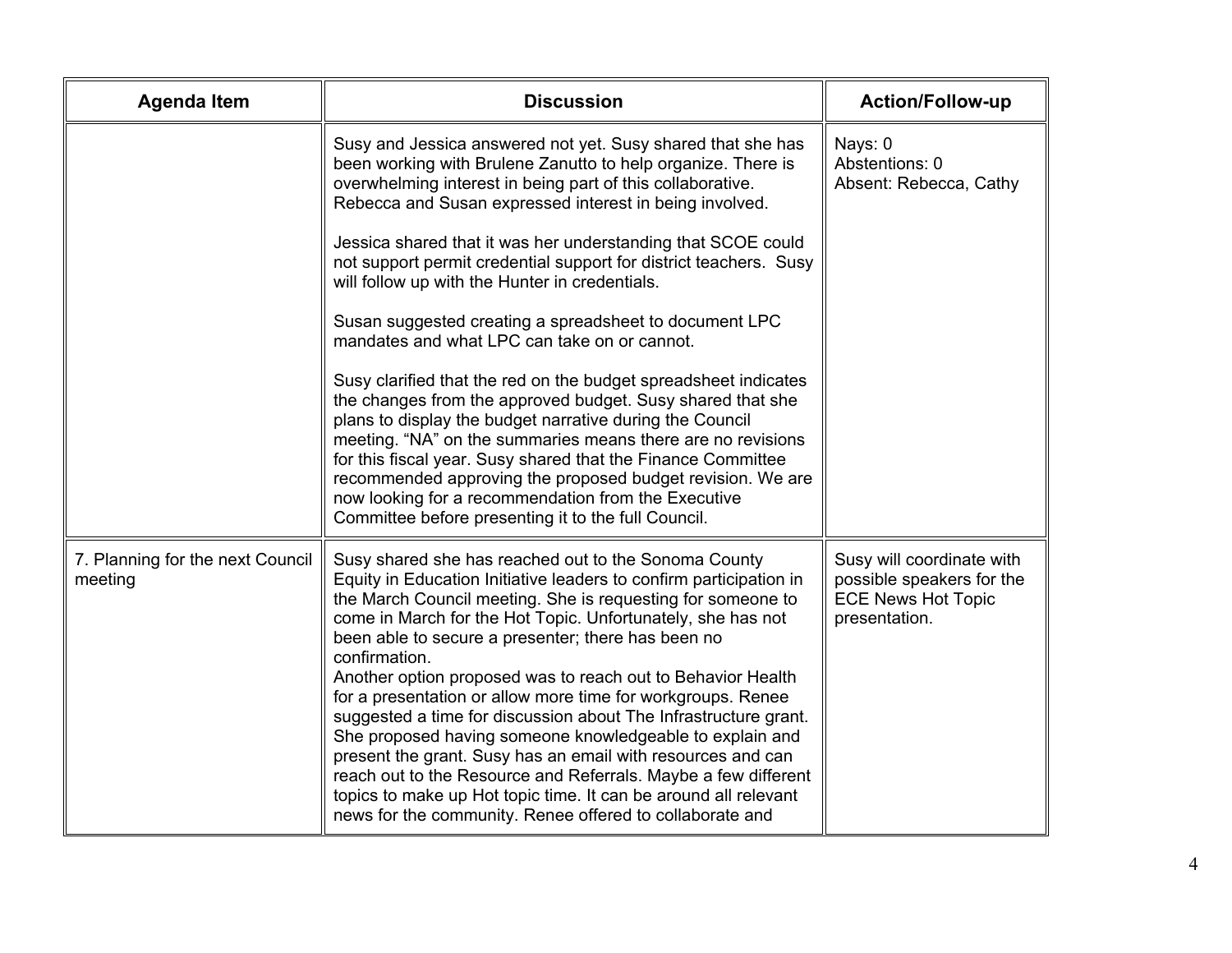| <b>Agenda Item</b>                                        | <b>Discussion</b>                                                                                                                                                                                                                                                                                                                                                                                                                                                                                                                                                                                                                                                                                                                                                                                                                                                                                                                                                                                                                                  | <b>Action/Follow-up</b>                                                                  |
|-----------------------------------------------------------|----------------------------------------------------------------------------------------------------------------------------------------------------------------------------------------------------------------------------------------------------------------------------------------------------------------------------------------------------------------------------------------------------------------------------------------------------------------------------------------------------------------------------------------------------------------------------------------------------------------------------------------------------------------------------------------------------------------------------------------------------------------------------------------------------------------------------------------------------------------------------------------------------------------------------------------------------------------------------------------------------------------------------------------------------|------------------------------------------------------------------------------------------|
|                                                           | present information. Jessica suggested another topic be the<br>new guidance about UPK. Renee also provided a possible<br>topic of the new Child Care Guidance.<br>Susan suggested that a folder of resources be put together<br>with updated information with links to the information.                                                                                                                                                                                                                                                                                                                                                                                                                                                                                                                                                                                                                                                                                                                                                            |                                                                                          |
| 8. Child Care Plan & Zip Code<br><b>Priorities Update</b> | Concerning Zip Code Priorities, Susy shared we are not hiring<br>a consultant due to inadequate responses. Susy is pulling the<br>data and taking that on. Susy suggested possibly including TK<br>enrollment data.<br>Susy shared that the planning committee has reviewed child<br>care survey findings concerning the Child Care Plan. The<br>committee sees other priorities based on current events (Covid,<br>UPK, etc.). The committee wants to focus on what is<br>happening now. The staff is exploring hiring a consultant. Susy<br>shared how Needs Assessment data is used to inform the<br>development of the Child Care Plan.<br>Renee shared that information may not have changed since<br>2019. Maybe more areas are just emphasized. COVID merely<br>emphasizes all the needs.<br>Renee offered time for a conversation and was then willing to<br>take a leadership role at the next meeting.<br>Susy suggested possibly scheduling a special meeting for<br>Executive Committee to speak more about the plan's<br>development. | Susy will follow up with<br>Renee to brainstorm.                                         |
| 9. Executive Committee Action<br>Plan                     | Susy shared edits to the recent executive committee plan. Most<br>items were still relevant and added things that are the focus<br>right now. Added Zip code and budget overseeing.                                                                                                                                                                                                                                                                                                                                                                                                                                                                                                                                                                                                                                                                                                                                                                                                                                                                | Committee may follow up<br>with Susy if anything<br>needs to be added.                   |
| 10. Next Executive Committee<br>Meeting                   | March 23, 2022, from 8:30 am to 9:30 am                                                                                                                                                                                                                                                                                                                                                                                                                                                                                                                                                                                                                                                                                                                                                                                                                                                                                                                                                                                                            | In-person meeting options<br>will be looked at. An email<br>will be sent to reach out to |